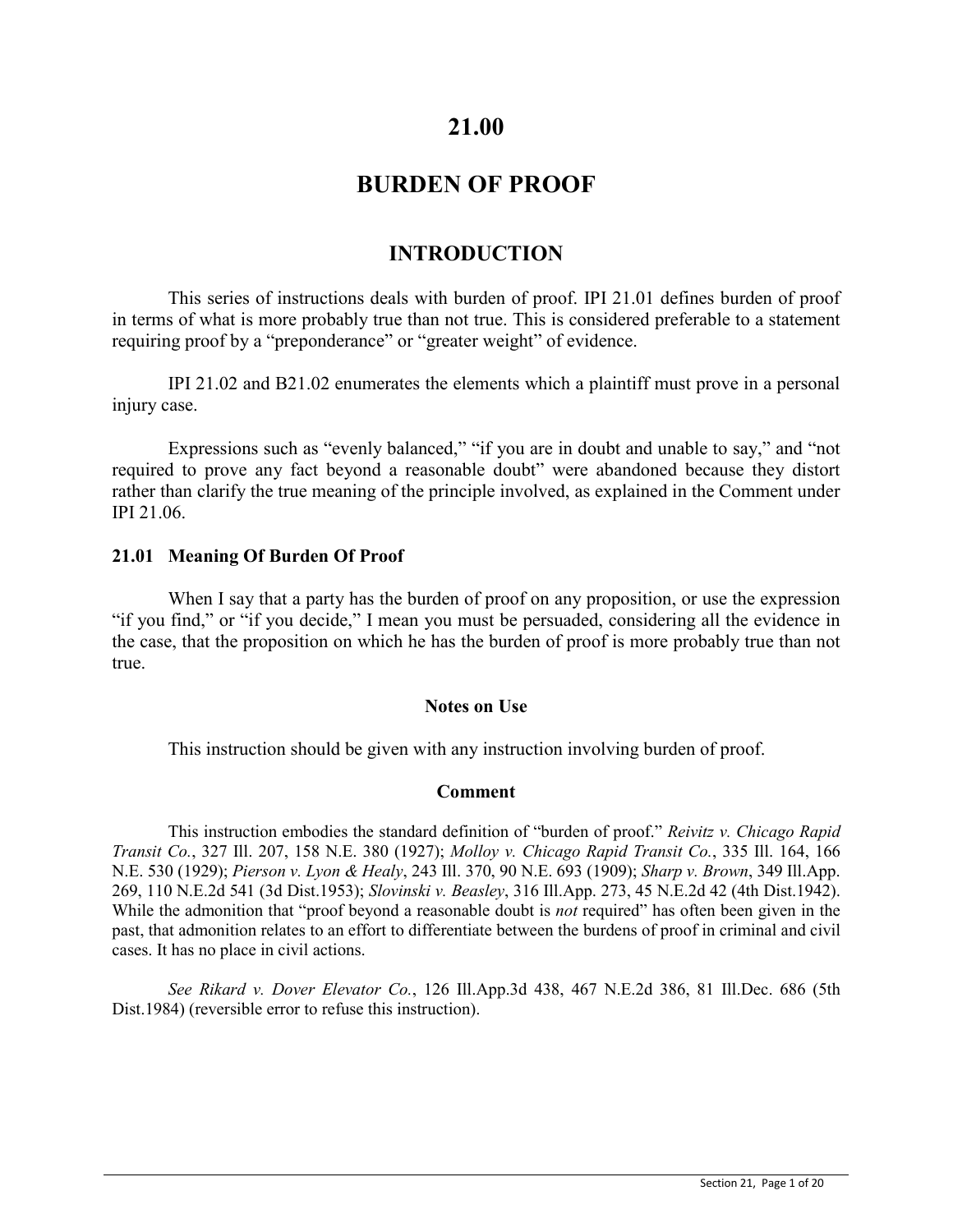# **21.02 Burden of Proof on the Issues--Negligence— One Plaintiff and One Defendant--No Contributory Negligence**

The plaintiff has the burden of proving each of the following propositions:

First, that the defendant acted or failed to act in one of the ways claimed by the plaintiff as stated to you in these instructions and that in so acting, or failing to act, the defendant was negligent;

Second, that [the plaintiff was injured] [and] [the plaintiff's property was damaged];

Third, that the negligence of the defendant was a proximate cause of [the injury to the plaintiff] [and] [the damage to the plaintiff's property].

If you find from your consideration of all the evidence that each of these propositions has been proved, then your verdict should be for the plaintiff. On the other hand, if you find from your consideration of all the evidence that any of these propositions has not been proved, then your verdict should be for the defendant.

# **Notes on Use**

This instruction should be given with IPI 21.01, which defines the phrase "burden of proof" when there is no issue of comparative negligence.

If the case involves an affirmative defense (other than contributory negligence), a counterclaim, or third-party complaint, use either IPI 21.03 or 21.04 instead of this instruction. If the case involves not only an affirmative defense, but also a counterclaim, these basic instructions will have to be modified to fit the particular case.

In a wrongful death or survival action, substitute "decedent" or decedent's name in place of "plaintiff" whenever appropriate.

## **Comment**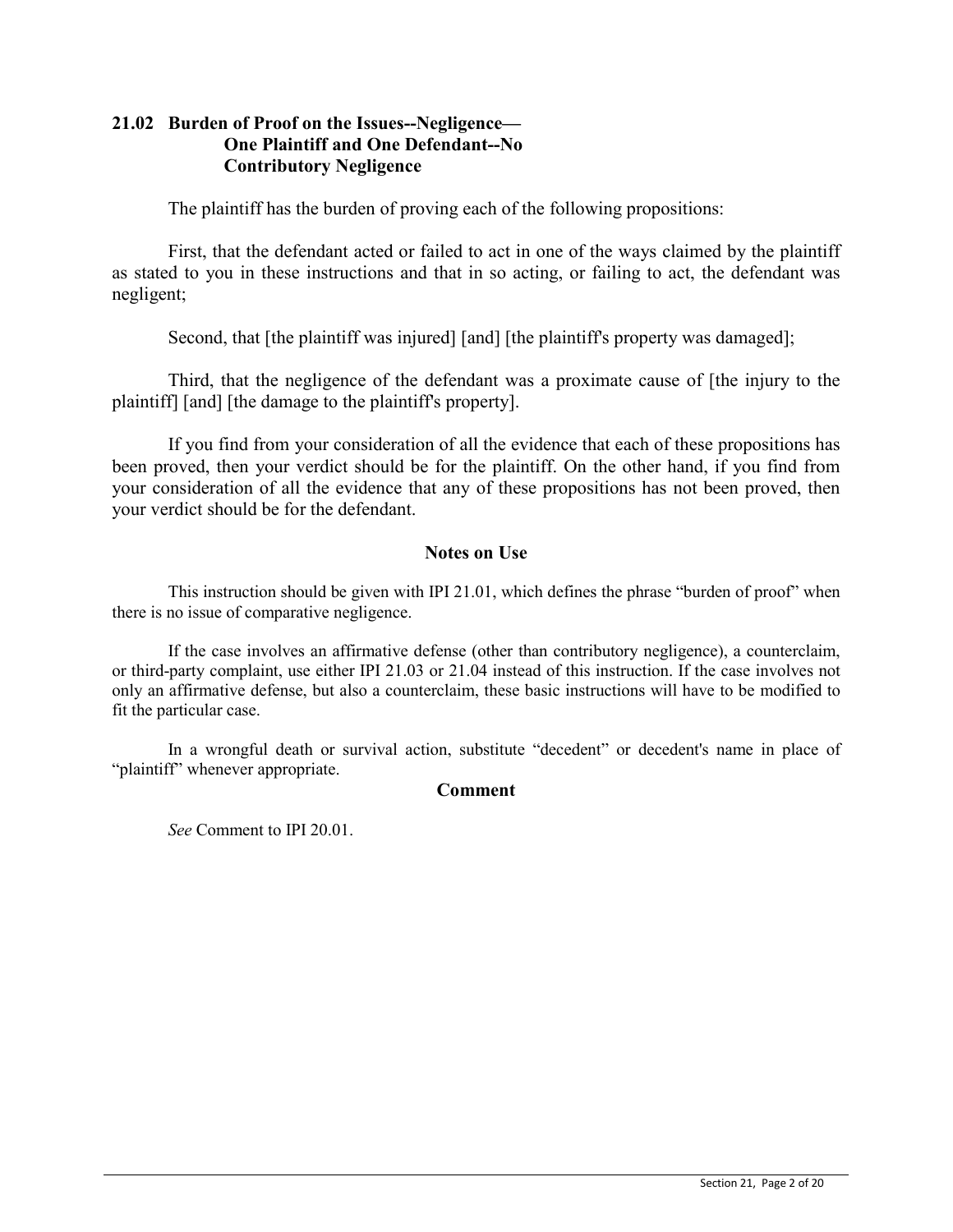# **B21.02 Burden of Proof on the Issues--Negligence— One Plaintiff and One Defendant— Contributory Negligence an Issue**

The plaintiff has the burden of proving each of the following propositions:

First, that the defendant acted or failed to act in one of the ways claimed by the plaintiff as stated to you in these instructions and that in so acting, or failing to act, the defendant was negligent;

Second, that [the plaintiff was injured] [and] [the plaintiff's property was damaged];

Third, that the negligence of the defendant was a proximate cause of [the injury to the plaintiff] [and] [the damage to the plaintiff's property].

If you find from your consideration of all the evidence that any of these propositions has not been proved, then your verdict shall be for the defendant. On the other hand, if you find from your consideration of all the evidence that each of these propositions has been proved, then you must consider the defendant's claim that the plaintiff was contributorily negligent.

As to that claim, the defendant has the burden of proving both of the following propositions:

A: That the plaintiff acted or failed to act in one of the ways claimed by the defendant as stated to you in these instructions and that in so acting, or failing to act, the plaintiff was negligent;

B: That the plaintiff's negligence was a proximate cause of [his injury] [and] [the damage to his property].

If you find from your consideration of all the evidence that the plaintiff has proved all the propositions required of the plaintiff and that the defendant has not proved both of the propositions required of the defendant, then your verdict shall be for the plaintiff and you shall not reduce plaintiff's damages.

If you find from your consideration of all the evidence that the defendant has proved both of the propositions required of the defendant, and if you find that the plaintiff's contributory negligence was more than 50% of the total proximate cause of the injury or damage for which recovery is sought, then your verdict shall be for the defendant.

If you find from your consideration of all the evidence that the plaintiff has proved all the propositions required of the plaintiff and that the defendant has proved both of the propositions required of the defendant, and if you find that the plaintiff's contributory negligence was 50% or less of the total proximate cause of the injury or damage for which recovery is sought, then your verdict shall be for the plaintiff and you shall reduce the plaintiff's damages in the manner stated to you in these instructions.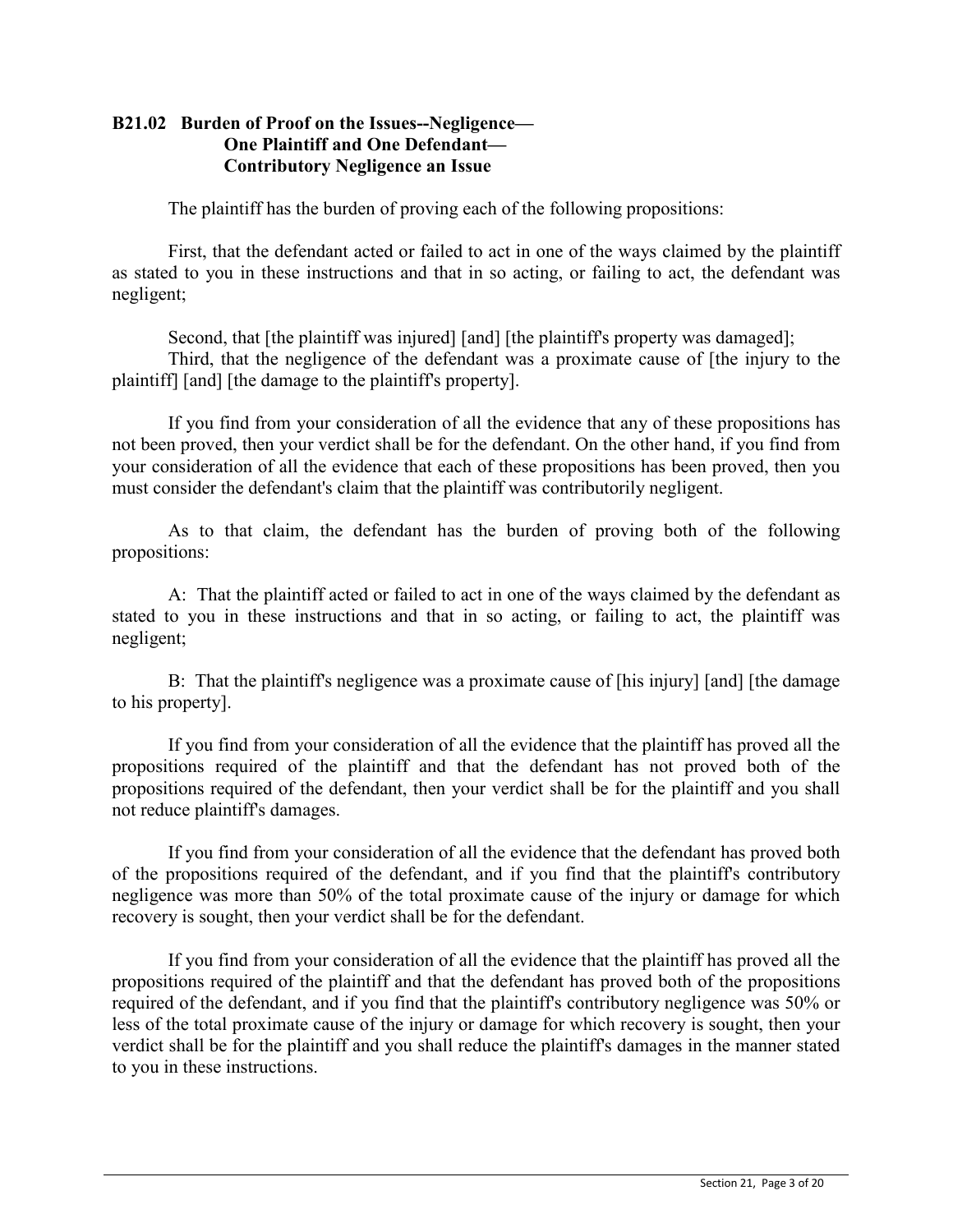#### **Notes on Use**

This instruction is appropriate for negligence cases only.

This instruction must be given with IPI 21.01, which defines the phrase "burden of proof." IPI B21.07 has been combined with this instruction, and therefore B21.07 should *not* be given when this instruction is used.

If the case involves an affirmative defense (other than contributory negligence), a counterclaim, or third-party complaint, use IPI B21.03, B21.04, or B21.05 instead of this instruction. If the case involves not only an affirmative defense, but also a counterclaim, these basic instructions will have to be modified to fit the particular case.

In a wrongful death or survival action, substitute "decedent" or decedent's name in place of "plaintiff" whenever appropriate.

#### **Comment**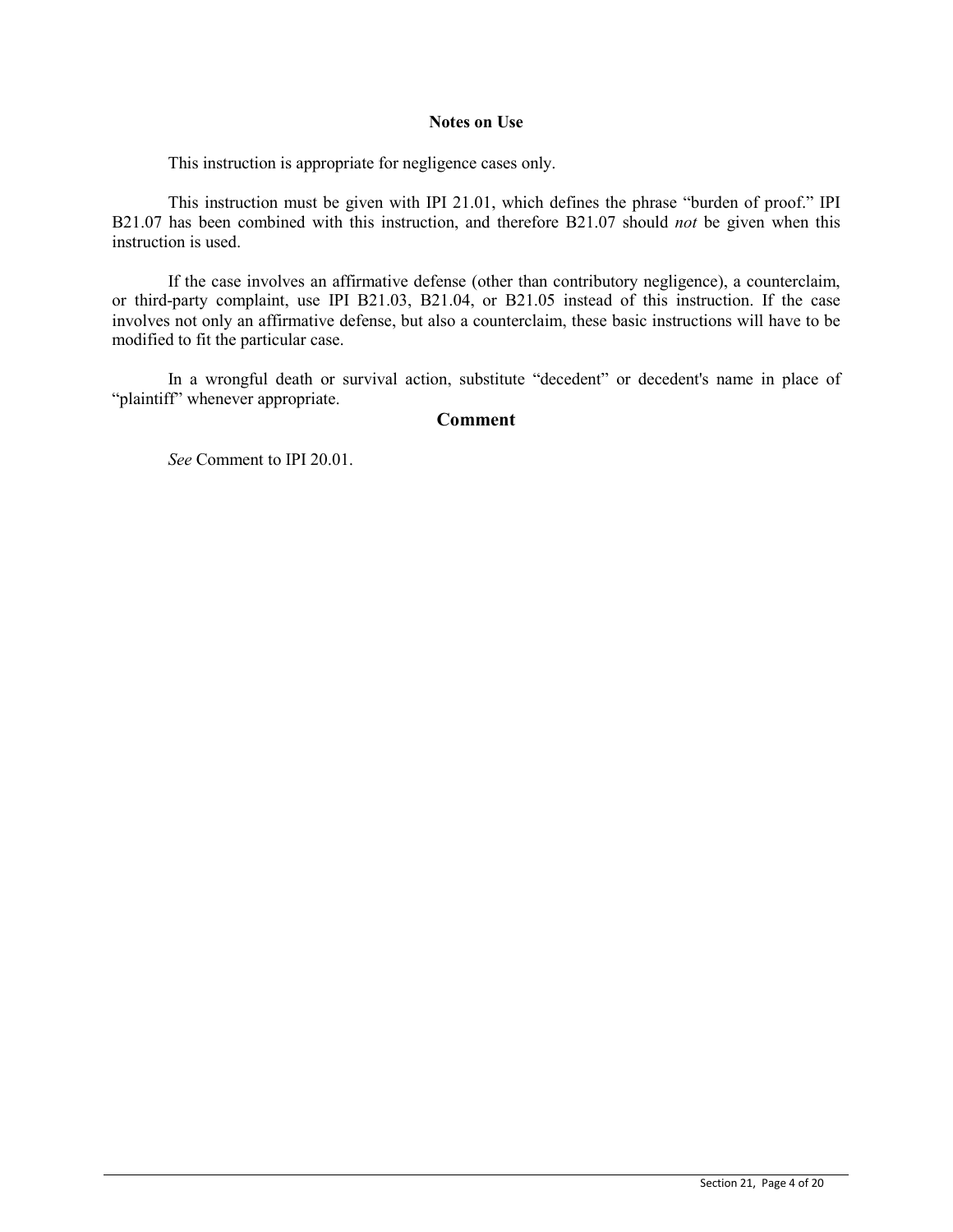# **B21.02.01 Burden of Proof on The Issues— Negligence--One Plaintiff and Two or More Defendants**

The plaintiff has the burden of proving each of the following propositions as to each defendant:

First, that the defendant acted or failed to act in one of the ways claimed by the plaintiff as stated to you in these instructions and that in so acting, or failing to act, the defendant was negligent;

Second, that [the plaintiff was injured] [and] [the plaintiff's property was damaged];

Third, that the negligence of the defendant was a proximate cause of [the injury to the plaintiff] [and] [the damage to the plaintiff's property].

You are to consider these propositions as to each defendant separately.

If you find from your consideration of all the evidence that any of these propositions has not been proved as to [any one] [or more] [or all] of the defendant[s], then your verdict shall be for [that] [those] defendant[s]. On the other hand, if you find from your consideration of all the evidence that all of these propositions have been proved as to [any one] [or more] [or all] of the defendant[s], then you must consider [that] [those] defendant['s] [s'] claim[s] that the plaintiff was contributorily negligent.

As to [that] [those] claim[s], [that] [those] defendant[s] [has] [have] the burden of proving each of the following propositions:

A: That the plaintiff acted or failed to act in one of the ways claimed by the defendant[s] as stated to you in these instructions and that in so acting, or failing to act, the plaintiff was negligent;

B: That plaintiff's negligence was a proximate cause of [his injury] [and] [the damage to his property].

If you find from your consideration of all the evidence that plaintiff has proved all the propositions required of the plaintiff and that [the] [those] defendant[s] [has] [have] not proved both of the propositions required of the defendant[s], then your verdict shall be for the plaintiff as to [that] [those] defendant[s] and you shall not reduce plaintiff's damages.

If you find from your consideration of all the evidence that [the] [those] defendant[s] [has] [have] proved both of the propositions required of [the] [those] defendant[s], and if you find that the plaintiff's contributory negligence was greater than 50% of the total proximate cause of the injury or damage for which recovery is sought, then your verdict shall be for [that] [those] defendant[s].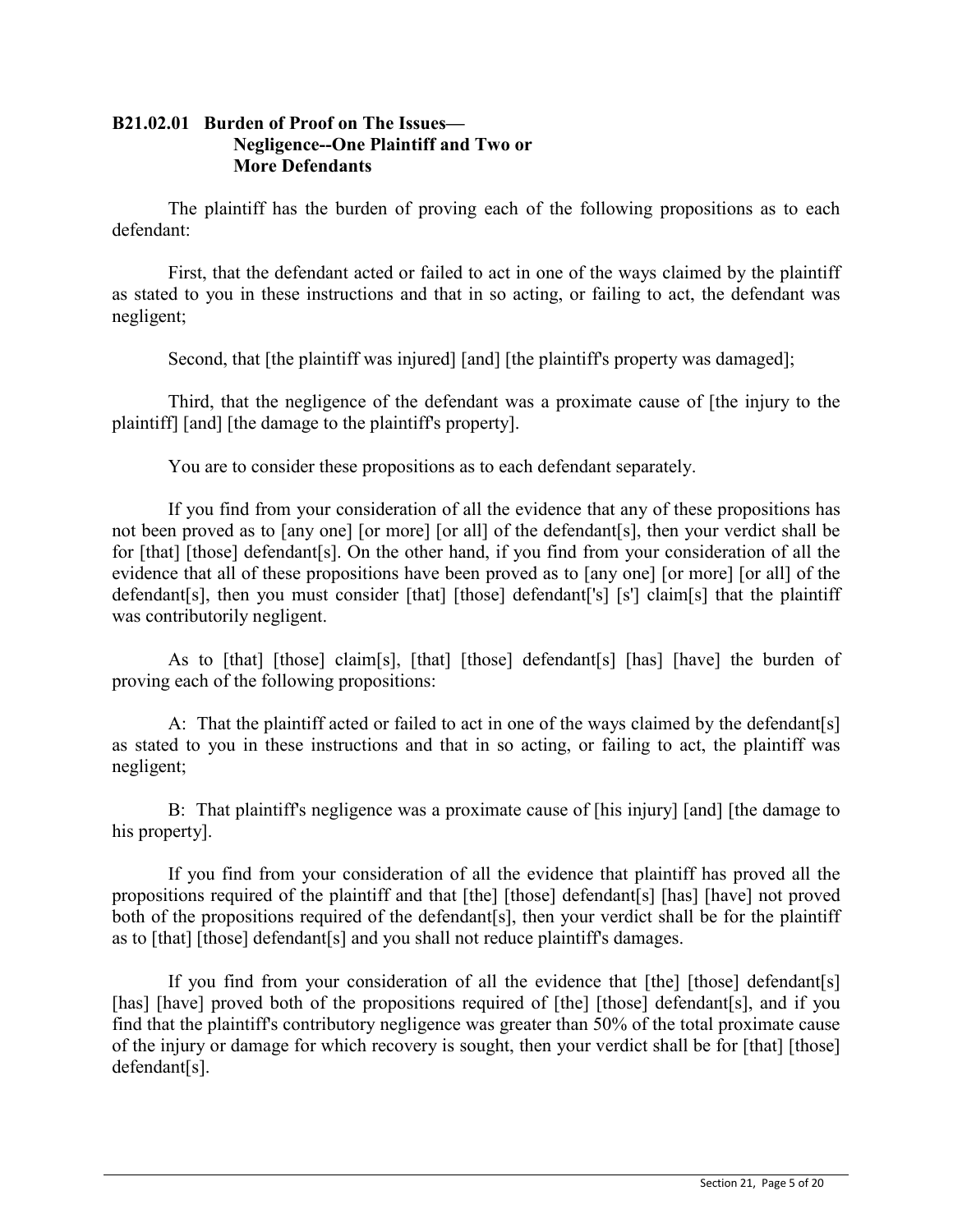If you find from your consideration of all the evidence that the plaintiff has proved all the propositions required of the plaintiff and that [the] [those] defendant[s] [has] [have] proved both of the propositions required of [the] [those] defendant[s], and if you find that the plaintiff's contributory negligence was 50% or less of the total proximate cause of the injury or damage for which recovery is sought, then your verdict shall be for the plaintiff as to [that] [those] defendant[s] and you will reduce the plaintiff's damages in the manner stated to you in these instructions.

#### **Notes on Use**

This instruction is appropriate for negligence cases only.

This instruction must be given with IPI 21.01, which defines the phrase "burden of proof." IPI B21.07 has been combined with this instruction, and therefore B21.07 should *not* be given when this instruction is used.

If the case involves an affirmative defense (other than contributory negligence), a counterclaim, or third-party complaint, use IPI B21.03, B21.04, or B21.05 instead of this instruction. If the case involves not only an affirmative defense, but also a counterclaim, these basic instructions will have to be modified to fit the particular case.

#### **Comment**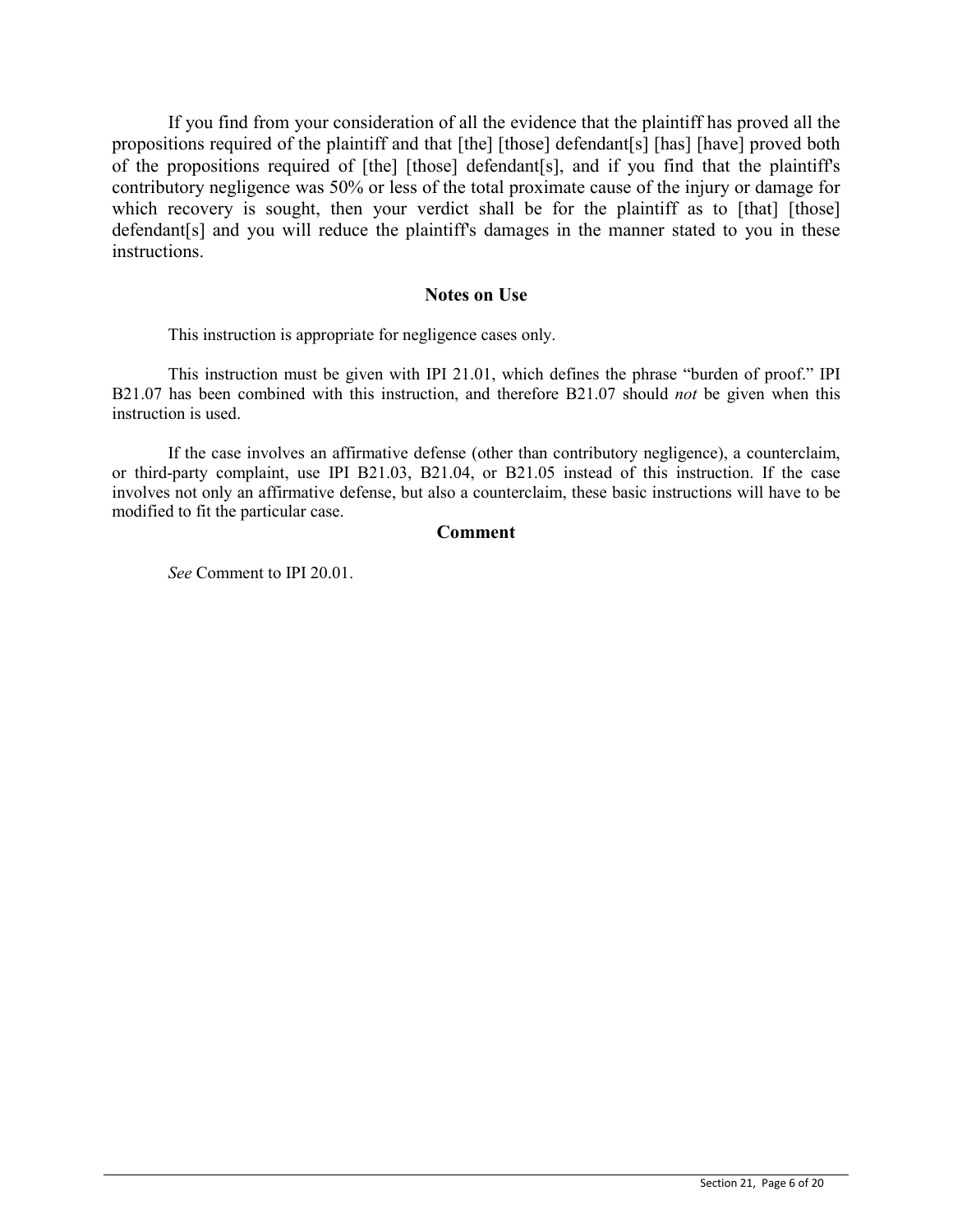# **B21.02.02 Burden of Proof on the Issues--One Plaintiff and One Defendant— Negligence and Willful and Wanton Counts**

[1] The plaintiff has the burden of proving each of the following propositions in Count I of his complaint:

[2] First, that the defendant acted or failed to act in one of the ways claimed by the plaintiff as stated to you in these instructions and that in so acting, or failing to act, the defendant was negligent;

[3] Second, that [the plaintiff was injured] [and] [the plaintiff's property was damaged];

[4] Third, that the negligence of the defendant was a proximate cause of [the injury to the plaintiff] [and] [the damage to the plaintiff's property].

[5] In order to recover in this action on Count I, the plaintiff must prove all of the above propositions. If you find from your consideration of all the evidence that all of the propositions (First, Second, and Third) in Count I have been proved, then you must next consider the defendant's claim that the plaintiff was contributorily negligent as to Count I.

[6] As to that claim, the defendant has the burden of proving each of the following propositions:

[7] A: That the plaintiff acted or failed to act in one of the ways claimed by the defendant as stated to you in these instructions and that in so acting, or failing to act, the plaintiff was negligent;

[8] B: That the plaintiff's negligence was a proximate cause of [his injury] [and] [the damage to his property].

[9] If you find from your consideration of all the evidence that the plaintiff has proved all of the propositions required of the plaintiff (First, Second, and Third) in Count I, and if you find from your consideration of all the evidence that either of the propositions required of the defendant (A or B) has not been proved, then your verdict shall be for the plaintiff and you shall not reduce the plaintiff's damages.

[10] If you find from your consideration of all the evidence that one or more of the above propositions required of the plaintiff (First, Second, or Third) has not been proved, then your verdict shall be for the defendant.

[11] If you find from your consideration of all the evidence that the plaintiff has proved all of the propositions required of the plaintiff (First, Second, and Third) in Count I, and if you further find from your consideration of all the evidence that the defendant has proved both of the propositions required of the defendant (A and B) and that the plaintiff's negligence was greater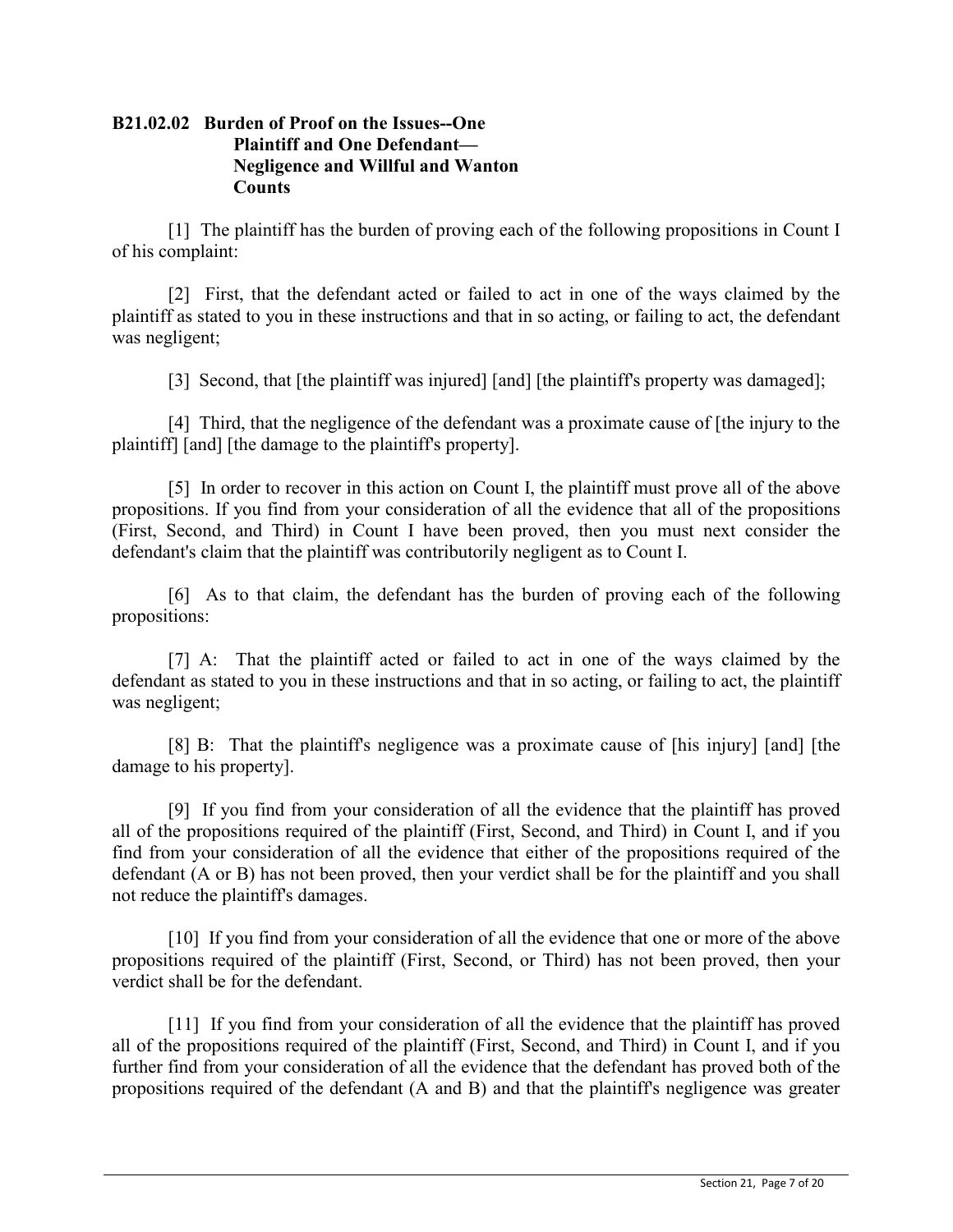than 50% of the total proximate cause of the injury or damage for which recovery is sought, then your verdict shall be for the defendant.

[12] If you find from your consideration of all the evidence that the plaintiff has proved all of the propositions required of the plaintiff (First, Second, and Third) in Count I, and if you further find from your consideration of all the evidence that the defendant has proved both of the propositions required of the defendant (A and B) and that the plaintiff's negligence was 50% or less of the total proximate cause of the injury or damage for which recovery is sought, then your verdict shall be for the plaintiff and you shall reduce plaintiff's damages in the manner stated to you in these instructions.

[13] The plaintiff has the burden of proving each of the following propositions in Count II of his complaint:

[14] First, that the defendant acted or failed to act in one of the ways claimed by the plaintiff as stated to you in these instructions and that in so acting, or failing to act, the defendant was willful and wanton;

[15] Second, that [the plaintiff was injured] [and] [the plaintiff's property was damaged];

[16] Third, that the willful and wanton conduct of the defendant was a proximate cause of [the injury to the plaintiff] [and] [the damage to the plaintiff's property].

[17] If you find from your consideration of all the evidence that any of these propositions (First, Second, and Third) has not been proved, then your verdict shall be for the defendant as to Count II. But if, on the other hand, you find from your consideration of all the evidence that all the propositions (First, Second, and Third) in Count II have been proved, then you must next consider the defendant's claim that the plaintiff was contributorily willful and wanton as to Count II.

[18] As to that claim, defendant has the burden of proving each of the following propositions:

[19] A: That the plaintiff acted or failed to act in one of the ways claimed by the defendant as stated to you in these instructions and that in so acting, or failing to act, the plaintiff was willful and wanton;

[20] B: That the plaintiff's willful and wanton conduct was a proximate cause of [his injury] [and] [the damage to his property].

[21] If you find from your consideration of all the evidence that plaintiff has proved all of the propositions required of the plaintiff (First, Second, and Third) in Count II, and if you find from your consideration of all the evidence that either of the propositions required of the defendant (A or B) has not been proved, then your verdict shall be for the plaintiff [and you shall not reduce the plaintiff's damages].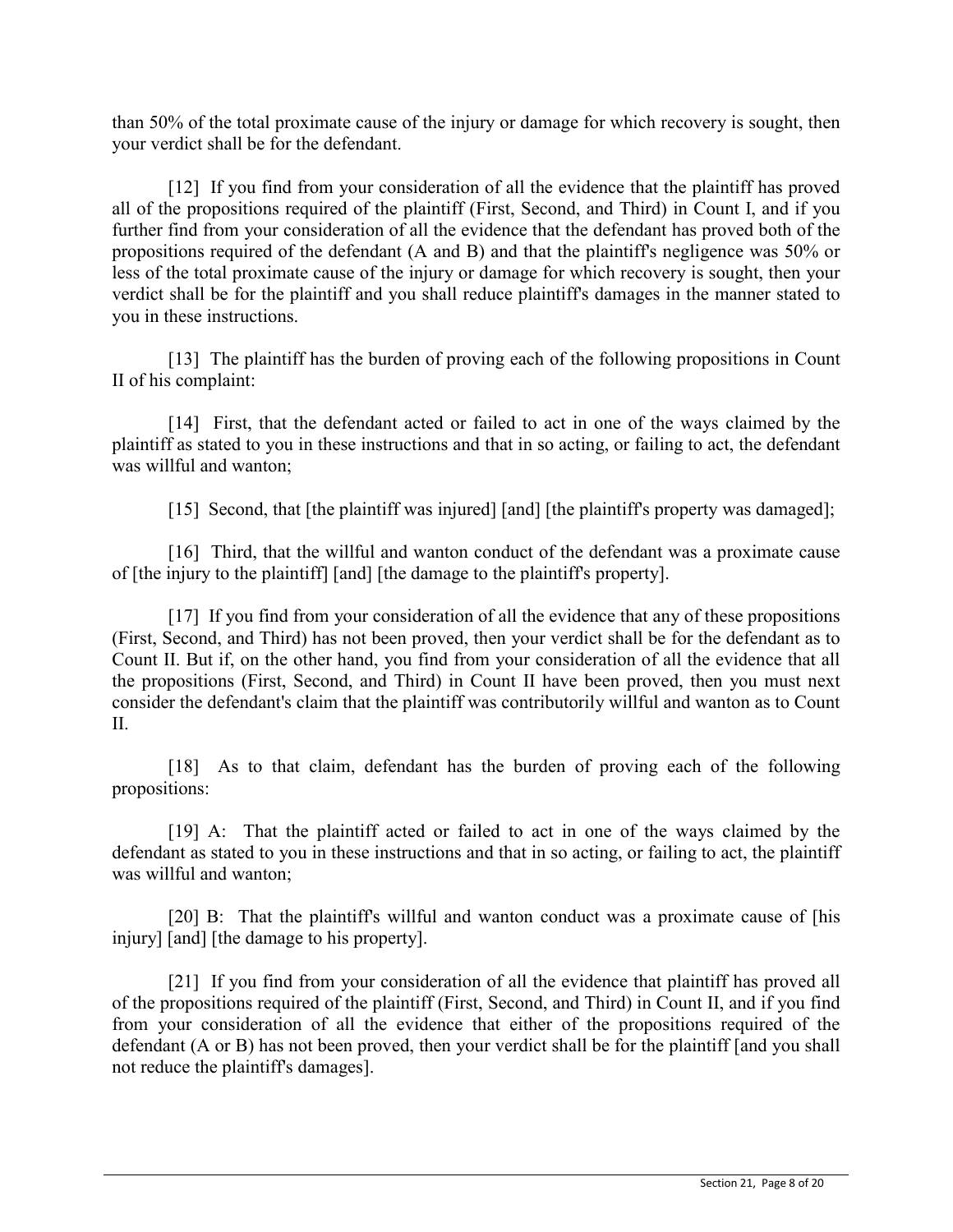# [Alternative A]

[22]. [If you find from your consideration of all the evidence that the plaintiff has proved all of the propositions required of the plaintiff (First, Second, and Third) in Count II, and if you further find from your consideration of all the evidence that the defendant has proved both of the propositions required of the defendant (A and B) and that the plaintiff's willful and wanton conduct was greater than 50% of the total proximate cause of the injury or damage for which recovery is sought, then your verdict shall be for the defendant.]

[23]. [If you find from your consideration of all the evidence that the plaintiff has proved all of the propositions required of the plaintiff (First, Second, and Third) in Count II, and if you further find from your consideration of all the evidence that the defendant has proved both of the propositions required of the defendant (A and B) and that the plaintiff's willful and wanton conduct was 50% or less of the total proximate cause of the injury or damage for which recovery is sought, then your verdict shall be for the plaintiff and you shall reduce plaintiff's damages in the manner stated to you in these instructions.]

## [Alternative B]

[24] [If you find from your consideration of all the evidence that the defendant has proved both of the propositions required of the defendant (A and B), then your verdict shall be for the defendant on Count II.]

#### **Notes on Use**

This instruction must be given with IPI 21.01, which defines the phrase "burden of proof." IPI B21.07 has been combined with this instruction, and therefore B21.07 should not be given when this instruction is used.

*Poole v. City of Rolling Meadows*, 167 Ill.2d 41, 656 N.E.2d 768, 212 Ill.Dec. 171 (1995), held that a plaintiff's contributory negligence is a damage-reducing factor if the defendant's willful and wanton conduct was "reckless," but not if it was "intentional." Therefore, if plaintiff's only claim is that defendant's conduct was the intentional form of willful and wanton, this instruction should not be used. If plaintiff claims intentional willful and wanton conduct in addition to other claims, this instruction should be modified accordingly.

Since the adoption of comparative fault, no Illinois case has yet decided the effect of a plaintiff's contributory willful and wanton conduct. If the trial court rules that the plaintiff's contributory willful and wanton conduct may be a damage reducing factor, then use Alternative A (paragraphs [22] and [23]). If the trial court determines that the plaintiff's contributory willful and wanton conduct may be a complete bar to the plaintiff's recovery, then use Alternative B (paragraph [24]).

If the case involves an affirmative defense (other than contributory negligence), a counterclaim, or third-party complaint, use IPI B21.03, B21.04, or B21.05 instead of this instruction. If the case involves not only an affirmative defense, but also a counterclaim, these basic instructions will have to be modified to fit the particular case.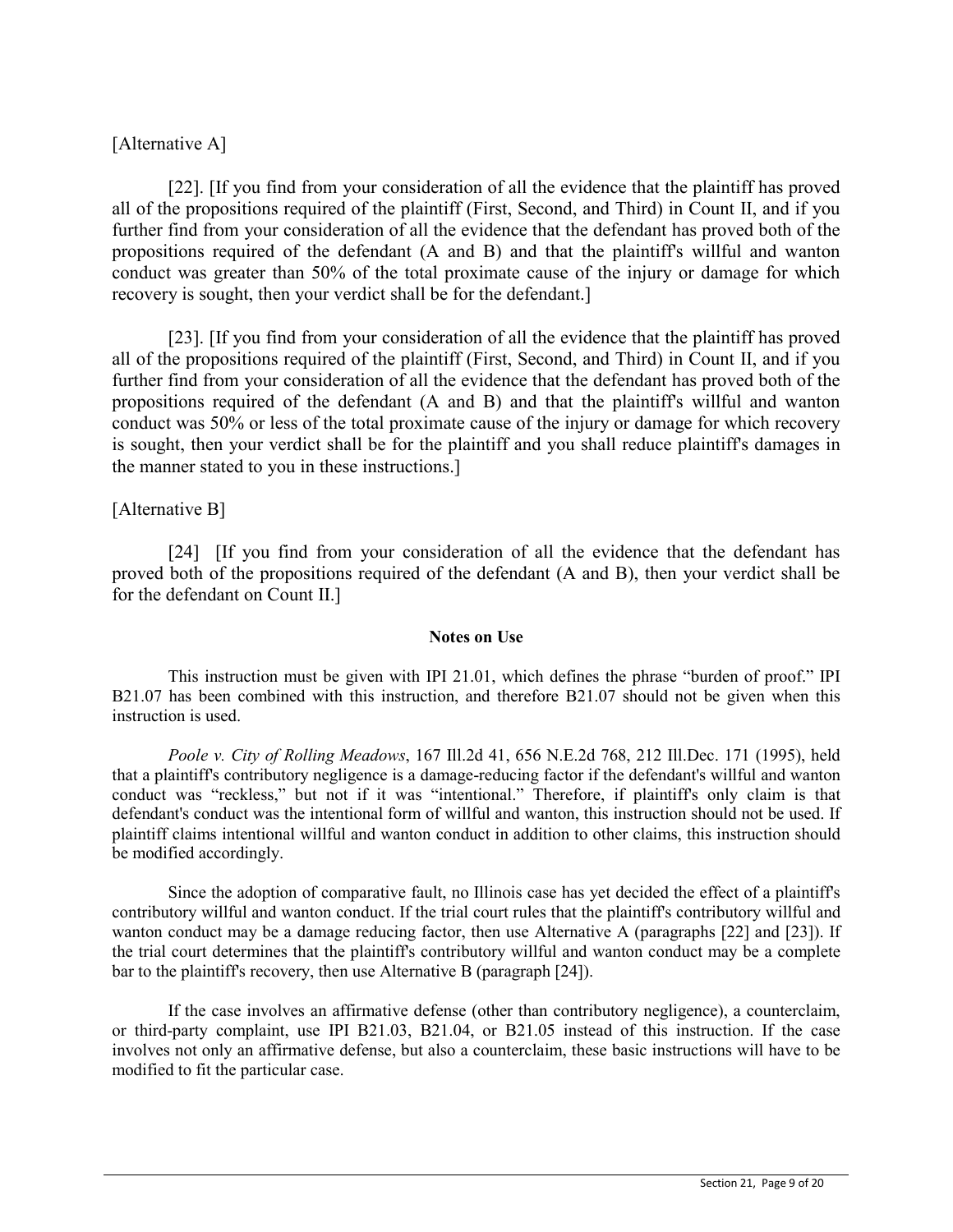In a wrongful death or survival action, substitute "decedent" or decedent's name in place of "plaintiff" whenever appropriate.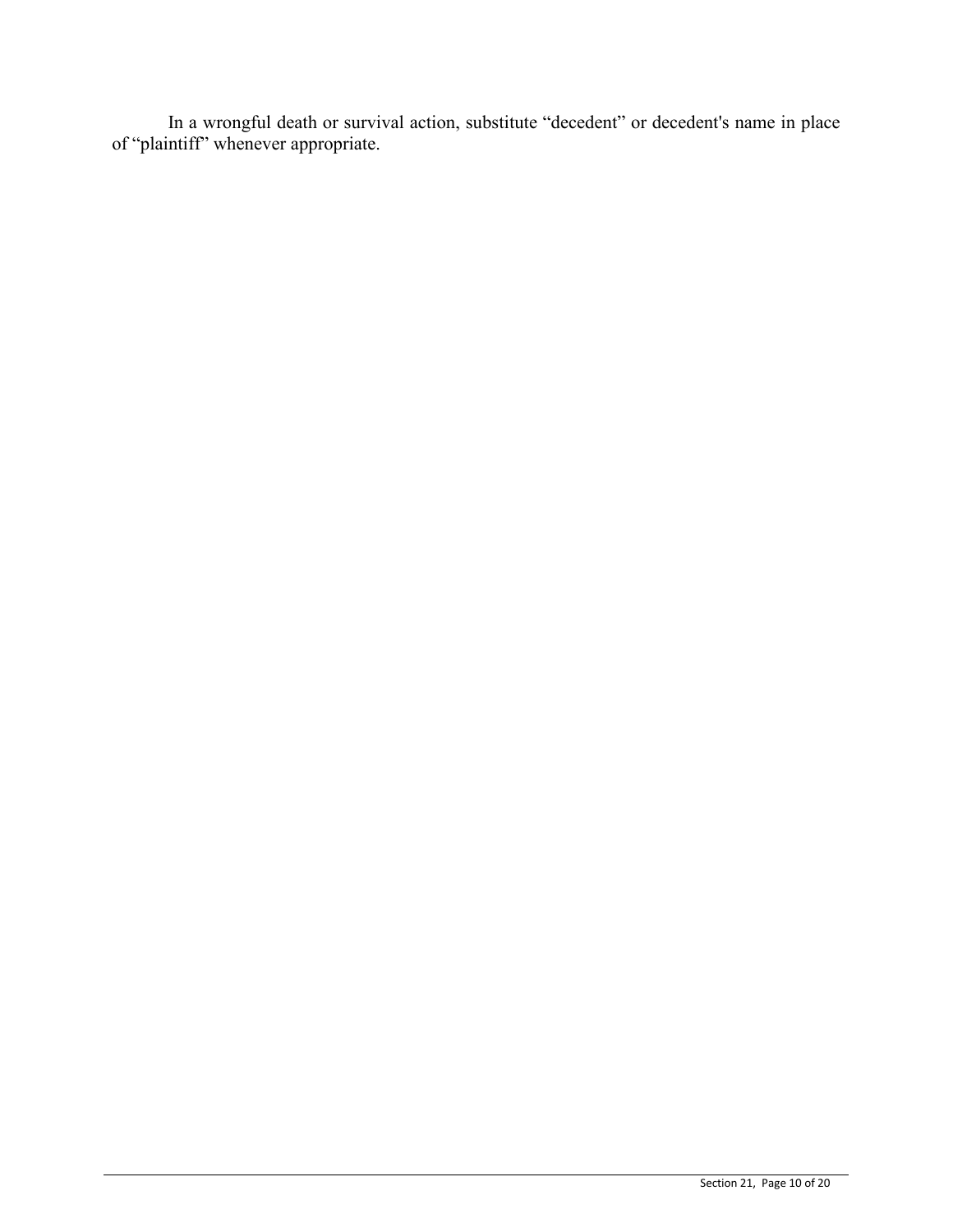## **B21.03 Burden of Proof on the Issues--Affirmative Defenses**

The plaintiff has the burden of proving each of the following propositions:

First, that the defendant acted or failed to act in one of the ways claimed by the plaintiff as stated to you in these instructions and that in so acting, or failing to act, the defendant was negligent;

Second, that [the plaintiff was injured] [and] [the plaintiff's property was damaged];

Third, that the negligence of the defendant was a proximate cause of [the injury to the plaintiff] [and] [the damage to the plaintiff's property].

In this case defendant has asserted [the affirmative defense that] [certain affirmative defenses that]:

# [*Concisely state affirmative defenses.*]

The defendant has the burden of proving [this] [these] affirmative defense[s].

If you find from your consideration of all the evidence, that any one of the propositions the plaintiff is required to prove has not been proved, [or that (any one of) the defendant's affirmative defense(s) has been proved,] then your verdict shall be for the defendant. If, on the other hand, you find from your consideration of all the evidence that each of the propositions required of the plaintiff has been proved and that [none of] the defendant's affirmative defense[s] has [not] been proved, then you must consider the defendant's claim that the plaintiff was contributorily negligent.

As to that claim, defendant has the burden of proving each of the following propositions:

A: That the plaintiff acted or failed to act in one of the ways claimed by the defendant as stated to you in these instructions and that in so acting, or failing to act, the plaintiff was negligent;

B: That the plaintiff's negligence was a proximate cause of [his injury] [and] [the damage to his property].

If you find from your consideration of all the evidence that the plaintiff has proved all of the propositions required of him and that the defendant has not proved both of the propositions required of him, then your verdict shall be for the plaintiff and you shall not reduce the plaintiff's damages.

If you find from your consideration of all the evidence that the plaintiff has proved all of the propositions required of him and that the defendant has proved both of the propositions required of him, and if you find that the plaintiff's contributory negligence was greater than 50% of the total proximate cause of the injury or damage for which recovery is sought, then your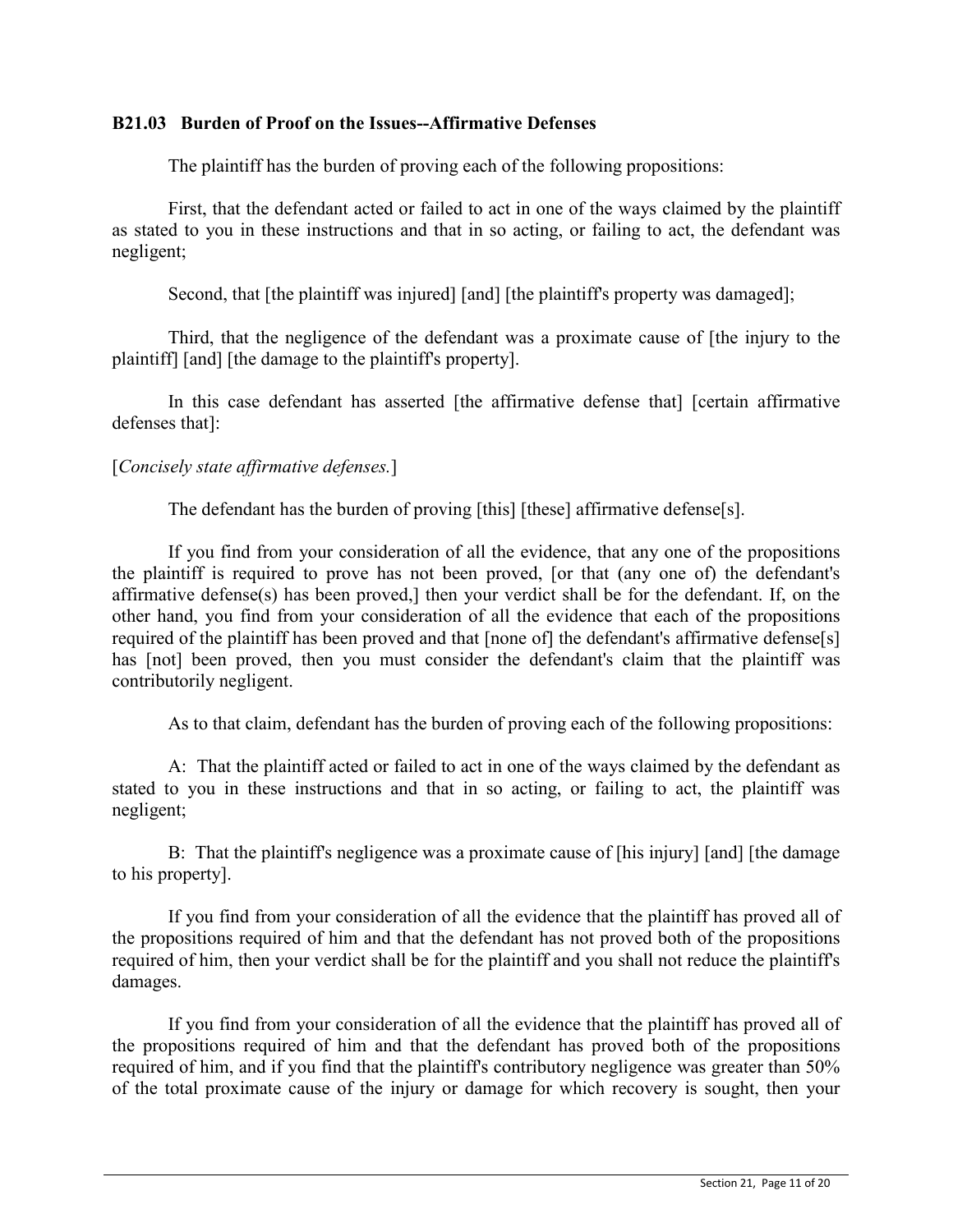verdict shall be for the defendant.

If you find from your consideration of all the evidence that the plaintiff has proved all the propositions required of him and that the defendant has proved both of the propositions required of him, and if you find that the plaintiff's contributory negligence was 50% or less of the total proximate cause of the injury or damage for which recovery is sought, then your verdict shall be for the plaintiff and you shall reduce the plaintiff's damages in the manner stated to you in these instructions.

#### **Notes on Use**

*See* Notes on Use to IPI B21.02.

This instruction must be given with IPI 21.01, which defines the phrase "burden of proof." IPI B21.07 has been combined with this instruction, and therefore B21.07 should *not* be given when this instruction is used.

In a wrongful death or survival action, substitute "decedent" or decedent's name in place of "plaintiff" whenever appropriate.

#### **Comment**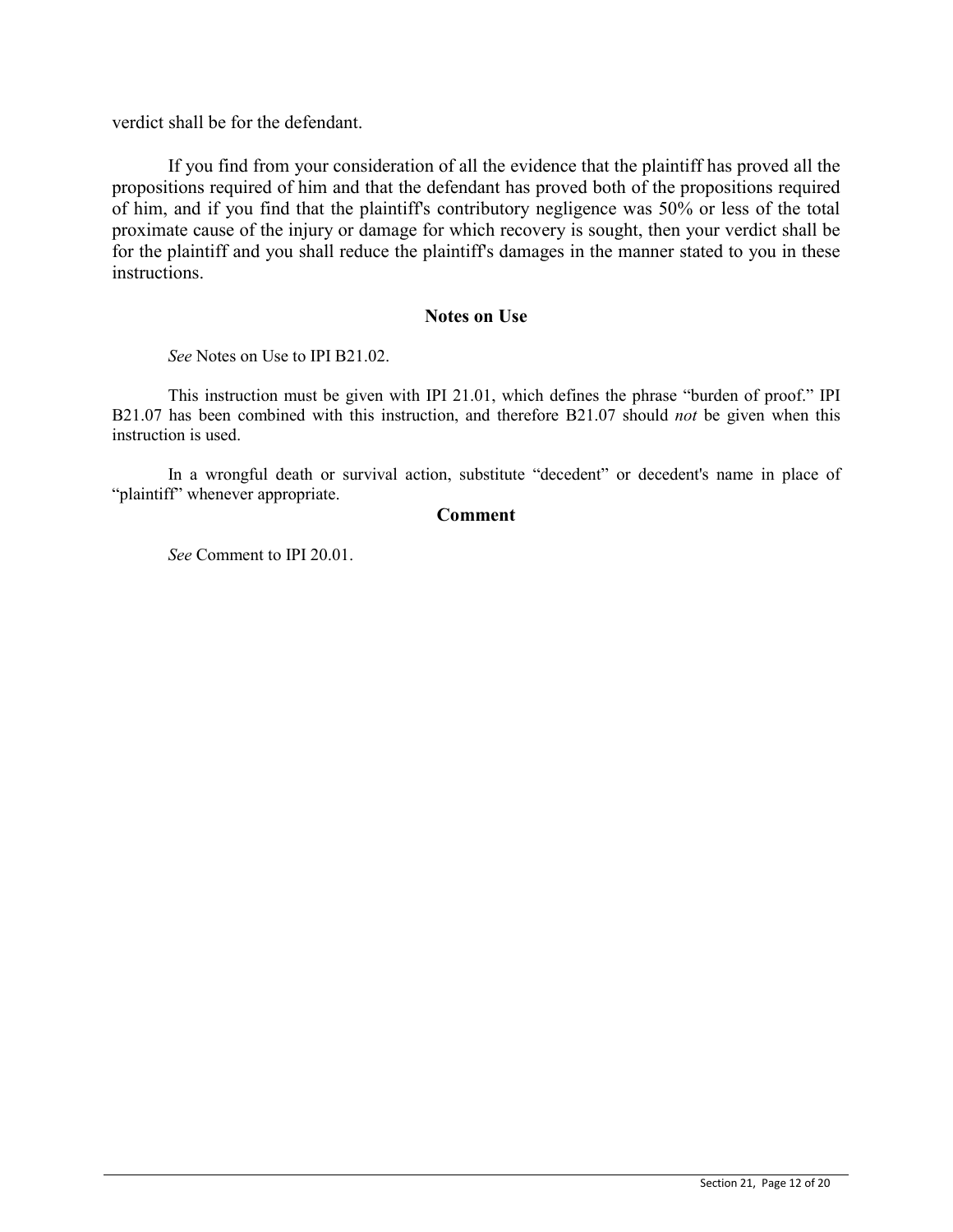# **B21.04. Burden of Proof--Counterclaim--Negligence Only— One Plaintiff and One Defendant**

[1] In this suit, there is not only the complaint of the plaintiff but also a counterclaim by the defendant.

[2] Because there is a counterclaim in this case you shall reach one of four results.

[3] First, you may find for the plaintiff on his complaint and against the defendant on his counterclaim.

[4] Second, you may find for the defendant on his counterclaim and against the plaintiff on his complaint.

[5] Third, you may find against both, the plaintiff on his complaint and the defendant on his counterclaim.

[6] Fourth, you may find for both, the plaintiff on his complaint and the defendant on his counterclaim.

[7] In order for the plaintiff to recover, he has the burden of proving each of the following propositions:

## [*Insert here points "First" through "Third" of IPI B21.02*.]

[8] If you find from your consideration of all the evidence that any of these propositions has not been proved, then your verdict shall be for the defendant as to plaintiff's complaint. On the other hand, if you find from your consideration of all the evidence that all of these propositions have been proved, then you must consider defendant's claim that plaintiff was contributorily negligent.

[9] As to that claim, defendant has the burden of proving each of the following propositions:

[10] A: That the plaintiff acted or failed to act in one of the ways claimed by the defendant as stated to you in these instructions and that in so acting, or failing to act, the plaintiff was contributorily negligent;

[11] B That plaintiff's contributory negligence was a proximate cause of [his injury] [and] [the damage to his property].

[12] If you find from your consideration of all the evidence that the plaintiff has proved all the propositions required of the plaintiff and that defendant has not proved both of the propositions required of the defendant, then your verdict should be for the plaintiff and you shall not reduce the plaintiff's damages.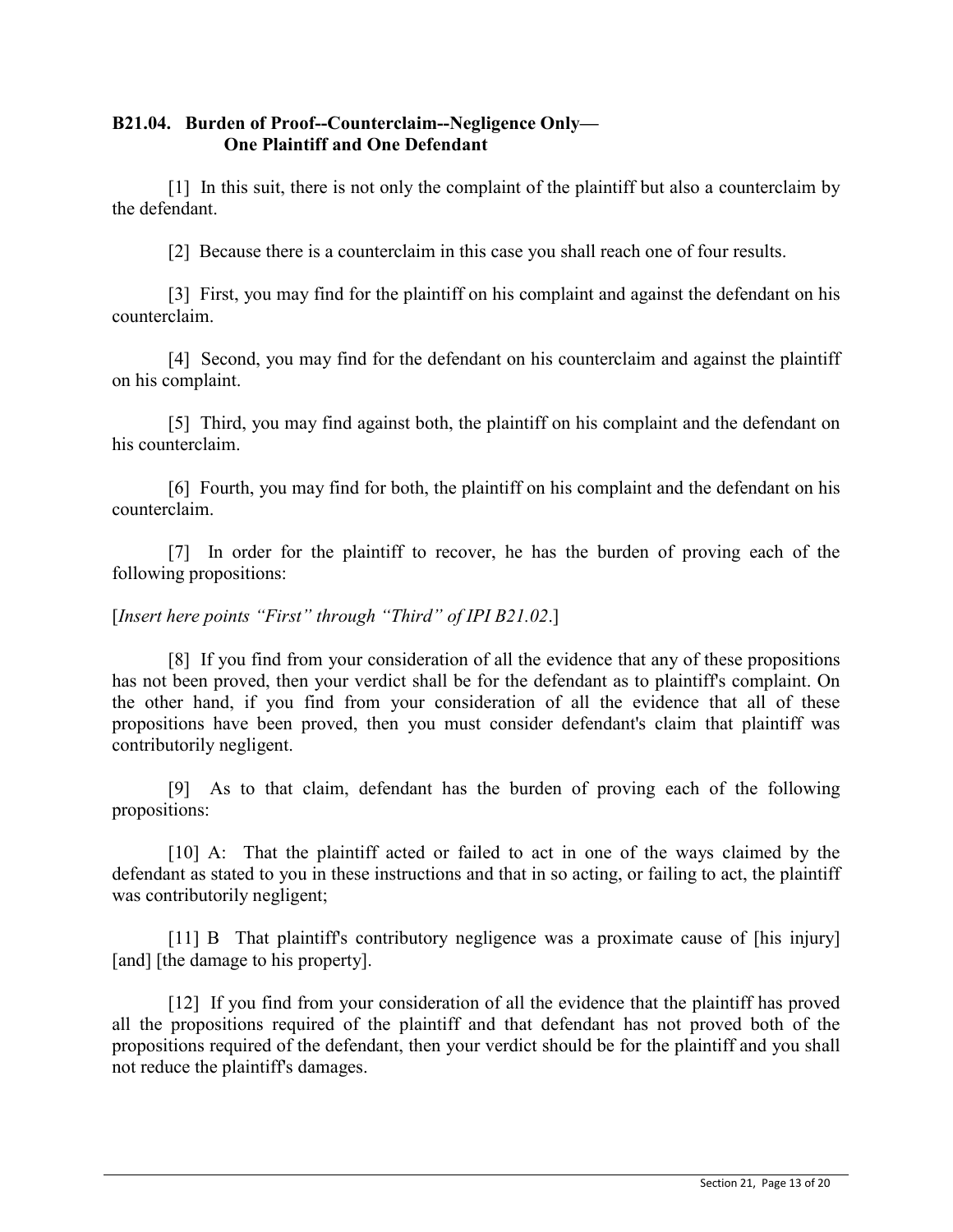[13] If you find from your consideration of all the evidence that the plaintiff has proved all the propositions required of the plaintiff and that the defendant has proved both of the propositions required of the defendant, and if you find that the plaintiff's contributory negligence was greater than 50% of the total proximate cause of the injury or damage for which recovery is sought, then your verdict shall be for the defendant.

[14] Finally, if you find from your consideration of all the evidence that plaintiff has proved all the propositions required of the plaintiff and that the defendant has proved both of the propositions required of the defendant, and if you find that plaintiff's contributory negligence was 50% or less of the total proximate cause of the injury or damage for which recovery is sought, then your verdict shall be for the plaintiff and you shall reduce the plaintiff's damages in the manner stated to you in these instructions.

[15] In order for the defendant to recover on his counterclaim, the defendant has the burden of proving each of the following propositions:

> [*Here adapt points "First" through "Third" of IPI B21.02 to the allegations in the defendant's counterclaim*.]

[16] If you find from your consideration of all the evidence that any of these propositions has not been proved, then your verdict should be for the plaintiff as to the defendant's counterclaim. On the other hand, if you find from your consideration of all the evidence that all of these propositions have been proved, then you must consider the plaintiff's claim that the defendant was contributorily negligent.

[17] As to that claim, the plaintiff has the burden of proving each of the following propositions:

[18] A: That the defendant acted or failed to act in one of the ways claimed by the plaintiff as stated to you in these instructions and that in so acting, or failing to act, the defendant was contributorily negligent;

[19] B: That defendant's contributory negligence was a proximate cause of [his injury] [and] [the damage to his property].

[20] If you find from your consideration of all the evidence that the defendant has proved all the propositions required of the defendant and that the plaintiff has not proved both of the propositions required of the plaintiff, then your verdict should be for the defendant on the counterclaim and you will not reduce the defendant's damages.

[21] If you find from your consideration of all the evidence that the defendant has proved all the propositions required of the defendant and that the plaintiff has proved both of the propositions required of the plaintiff, and if you find that the defendant's contributory negligence was greater than 50% of the total proximate cause of the injury or damage for which recovery is sought, then your verdict should be for the plaintiff on the defendant's counterclaim.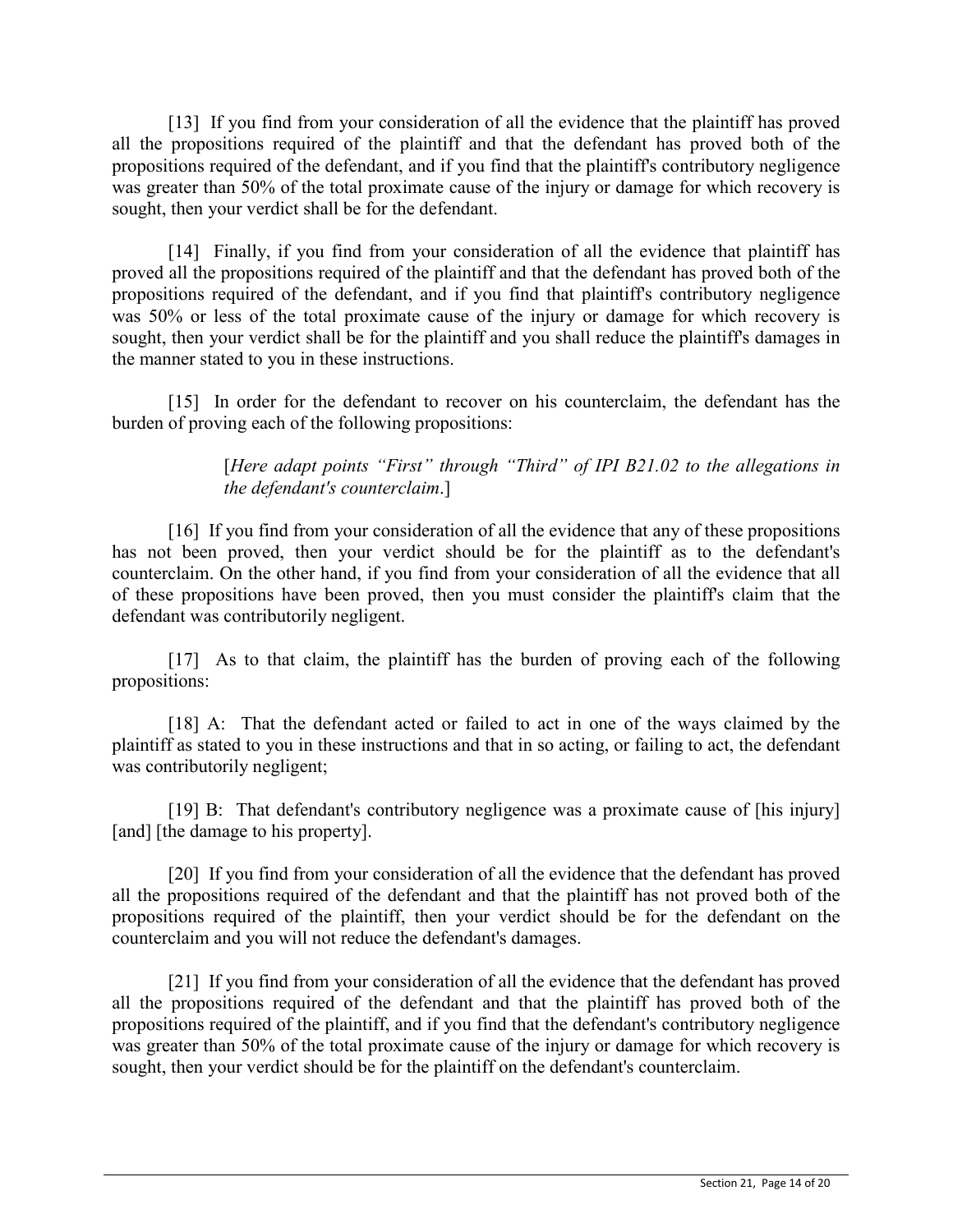[22] Finally, if you find from your consideration of all the evidence that the defendant has proved all the propositions required of the defendant and that the plaintiff has proved both of the propositions required of the plaintiff, and if you find that the defendant's contributory negligence was 50% or less of the total proximate cause of the injury or damage for which recovery is sought, then your verdict shall be for the defendant on the counterclaim and you shall reduce the defendant's damages in the manner stated to you in these instructions.

#### **Notes on Use**

This instruction applies only to a negligence complaint. It does not apply if there is any willful and wanton allegation. If there is a willful and wanton claim, the instruction must be modified along the lines of B21.02.02.

This instruction must be given with IPI 21.01, which defines the phrase "burden of proof." IPI B21.07 has been combined with this instruction, and therefore B21.07 should not be given when this instruction is used.

If the complaint is no longer in the case and only the counterclaim is submitted to the jury, then the instruction should not be used and IPI B21.02 should be given with appropriate modifications, accompanied by IPI 21.01 defining "burden of proof."

With the adoption of comparative negligence, it is now possible that both the plaintiff and the defendant may recover.

Consideration should be given to using the parties' names or other description instead of the terms "plaintiff" and "defendant." *See* Introduction.

If the case involves not only a counterclaim but also an affirmative defense other than contributory negligence, this basic instruction will have to be modified.

In a wrongful death or survival action, substitute "decedent" or decedent's name in place of "plaintiff" whenever appropriate.

#### **Comment**

A plaintiff's burden of proving the issues raised by the complaint cannot be distinguished from a defendant's burden of proving the issues made by the counterclaim. The two pleadings are of equal dignity in that they embody separate causes of action and must be resolved by verdicts. It is necessary, therefore, to instruct separately as to the complaint and the counterclaim. The form of this instruction has frequently been approved. *North Chicago St. R.R. v. Boyd*, 156 Ill. 416, 419; 40 N.E. 955, 956 (1895); *Paulissen v. Jonas*, 311 Ill.App. 346, 348; 35 N.E.2d 958, 959 (2d Dist.1941).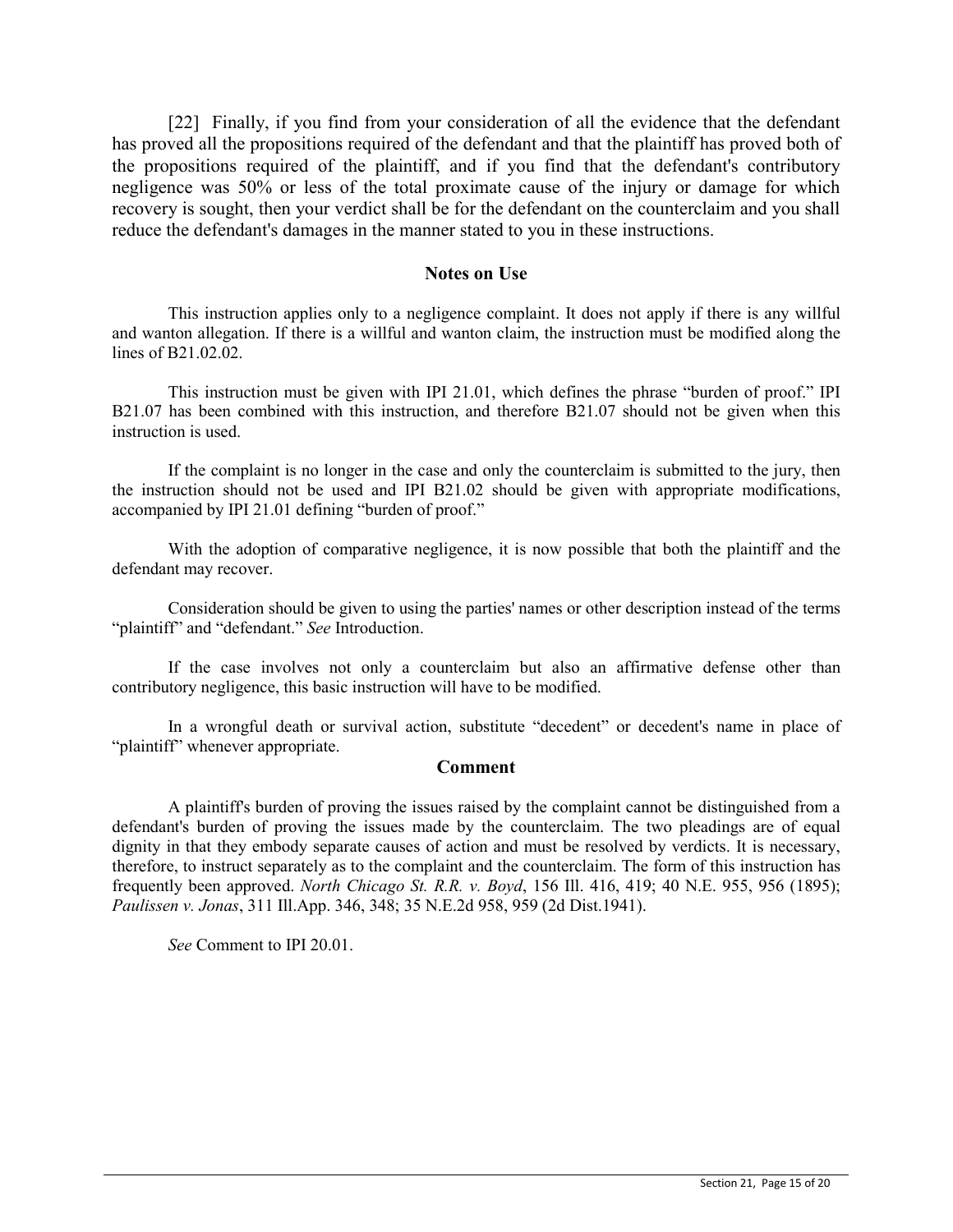# **B21.05 Burden of Proof--Third-Party Complaint— Negligence Only**

[1] In this suit there is not only the complaint of [plaintiff's name] but also the complaint of [name of third-party plaintiff].

[2] In order for [plaintiff's name] to recover, he has the burden of proving each of the following propositions:

[*Insert here points "First" through "Third" of IPI B21.02*.]

[3] If you find from your consideration of all the evidence that any of these propositions has not been proved, then your verdict shall be for [defendant's name] as to [plaintiff's name]'s complaint. On the other hand, if you find from your consideration of all the evidence that all of these propositions have been proved, then you must consider [defendant's name]'s claim that [plaintiff's name] was contributorily negligent.

[4] As to that claim, [defendant's name] has the burden of proving both of the following propositions:

[5]A: That [plaintiff's name] acted or failed to act in one or more of the ways claimed by [defendant's name] as stated to you in these instructions, and that in so acting, or failing to act, [plaintiff's name] was contributorily negligent;

[6]B: That [plaintiff's name]'s contributory negligence was a proximate cause of [his injury] [and] [the damage to his property].

[7] If you find from your consideration of all the evidence that [plaintiff's name] has proved all the propositions required of him and that [defendant's name] has not proved both of the propositions required of him, then your verdict shall be for [plaintiff's name] and you shall not reduce [plaintiff's name]'s damages.

[8] If you find from your consideration of all the evidence that [plaintiff's name] has proved all the propositions required of him and that [defendant's name] has proved both of the propositions required of him, and if you find that [plaintiff's name]'s contributory negligence was greater than 50% of the total proximate cause of the injury or damage for which recovery is sought, then your verdict shall be for [defendant's name] as to [plaintiff's name]'s complaint.

[9] If you find from your consideration of all the evidence that [plaintiff's name] has proved all the propositions required of him and that [defendant's name] has proved both of the propositions required of him, and if you find that [plaintiff's name]'s contributory negligence was 50% or less of the total proximate cause of the injury or damage for which recovery is sought, then your verdict shall be for [plaintiff's name] as to [plaintiff's name]'s complaint, and you shall reduce [plaintiff's name]'s damages in the manner stated to you in these instructions.

[10] In order for [third party plaintiff's name] to recover on his complaint, he has the burden of proving each of the following propositions: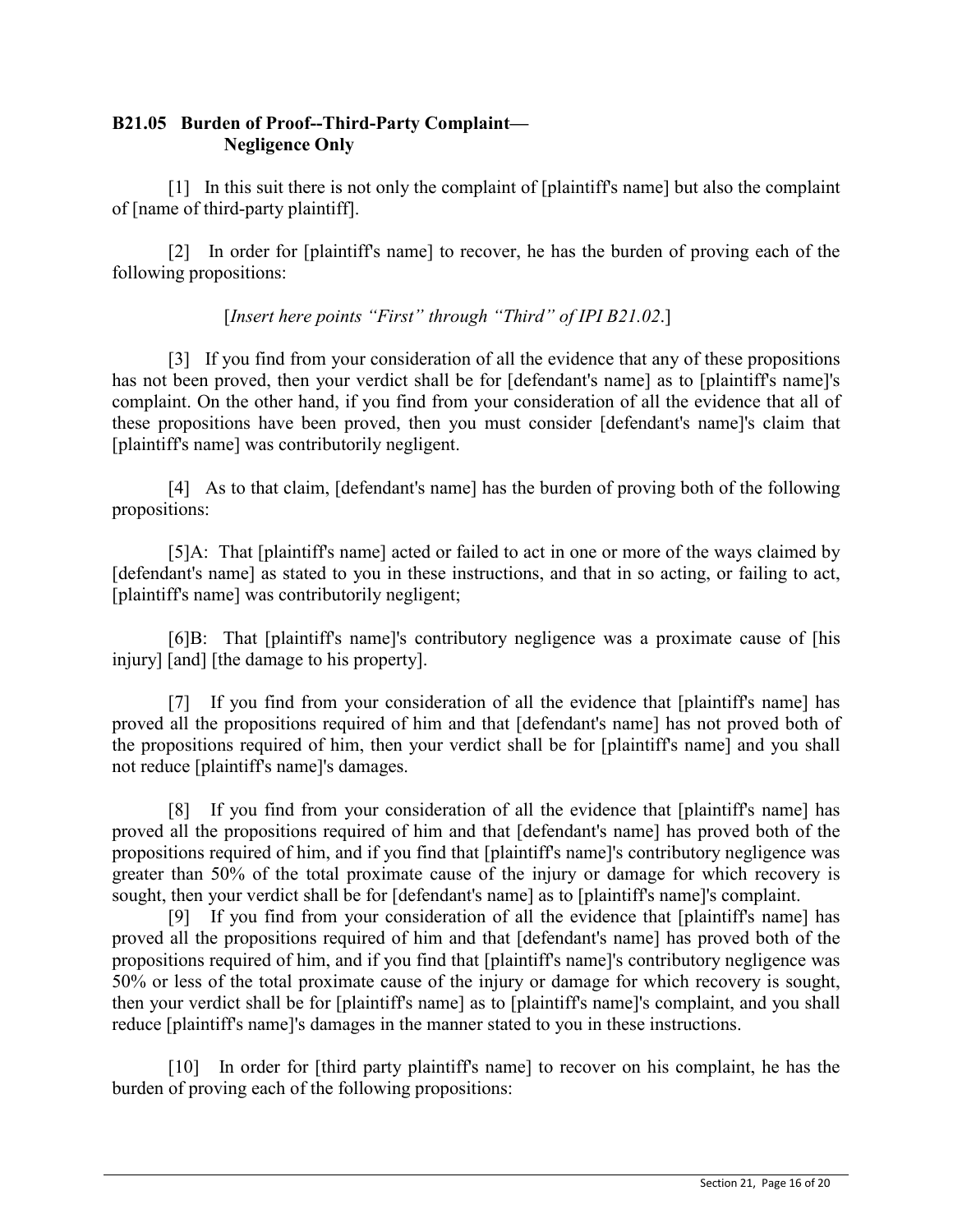# [*Here adapt points "First" through "Third" of IPI B21.02*.]

[11] If you find from your consideration of all the evidence that any of these propositions has not been proved, then your verdict shall be for [third party defendant's name] as to [third party plaintiff's name]'s complaint. On the other hand, if you find from your consideration of all the evidence that all of these propositions have been proved, then you must consider [third party defendant's name]'s claim that [third party plaintiff's name] was contributorily negligent.

[12] As to that claim, [third party defendant's name] has the burden of proving both of the following propositions:

[13]A: That [third party plaintiff's name] acted or failed to act in one of the ways claimed by [third party defendant's name] as stated to you in these instructions and that in so acting, or failing to act, [third party plaintiff's name] was contributorily negligent;

[14]B: That [third party plaintiff's name]'s contributory negligence was a proximate cause of [his injury] [and] [the damages to his property].

[15] If you find from your consideration of all the evidence that [third party plaintiff's name] has proved all of the propositions required of him and that [third party defendant's name] has not proved both of the propositions required of him, then your verdict shall be for [third party plaintiff's name] and you shall not reduce [third party plaintiff's name]'s damages.

[16] If you find from your consideration of all the evidence that [third party plaintiff's name] has proved all the propositions required of him and that [third party defendant's name] has proved both of the propositions required of him, and if you find that [third party plaintiff's name]'s contributory negligence was greater than 50% of the total proximate cause of the injury or damage for which recovery is sought, then your verdict shall be for [third party defendant's name] as to [third party plaintiff's name]'s complaint.

[17] If you find from your consideration of all the evidence that [third party plaintiff's name] has proved all the propositions required of him and that [third party defendant's name] has proved both of the propositions required of him, and if you find that [third party plaintiff's name]'s contributory negligence was 50% or less of the total proximate cause of the injury or damage for which recovery is sought, then your verdict shall be for [third party plaintiff's name] as to [third party plaintiff's name]'s complaint, and you shall reduce [third party plaintiff's name]'s damages in the manner stated to you in these instructions.

## **Notes on Use**

This instruction applies only to a negligence complaint. It does not apply if there is any willful and wanton allegation. If there is a willful and wanton claim, this instruction must be modified. *See* IPI B21.02.02.

This instruction must be given with IPI 21.01, which defines the phrase "burden of proof." IPI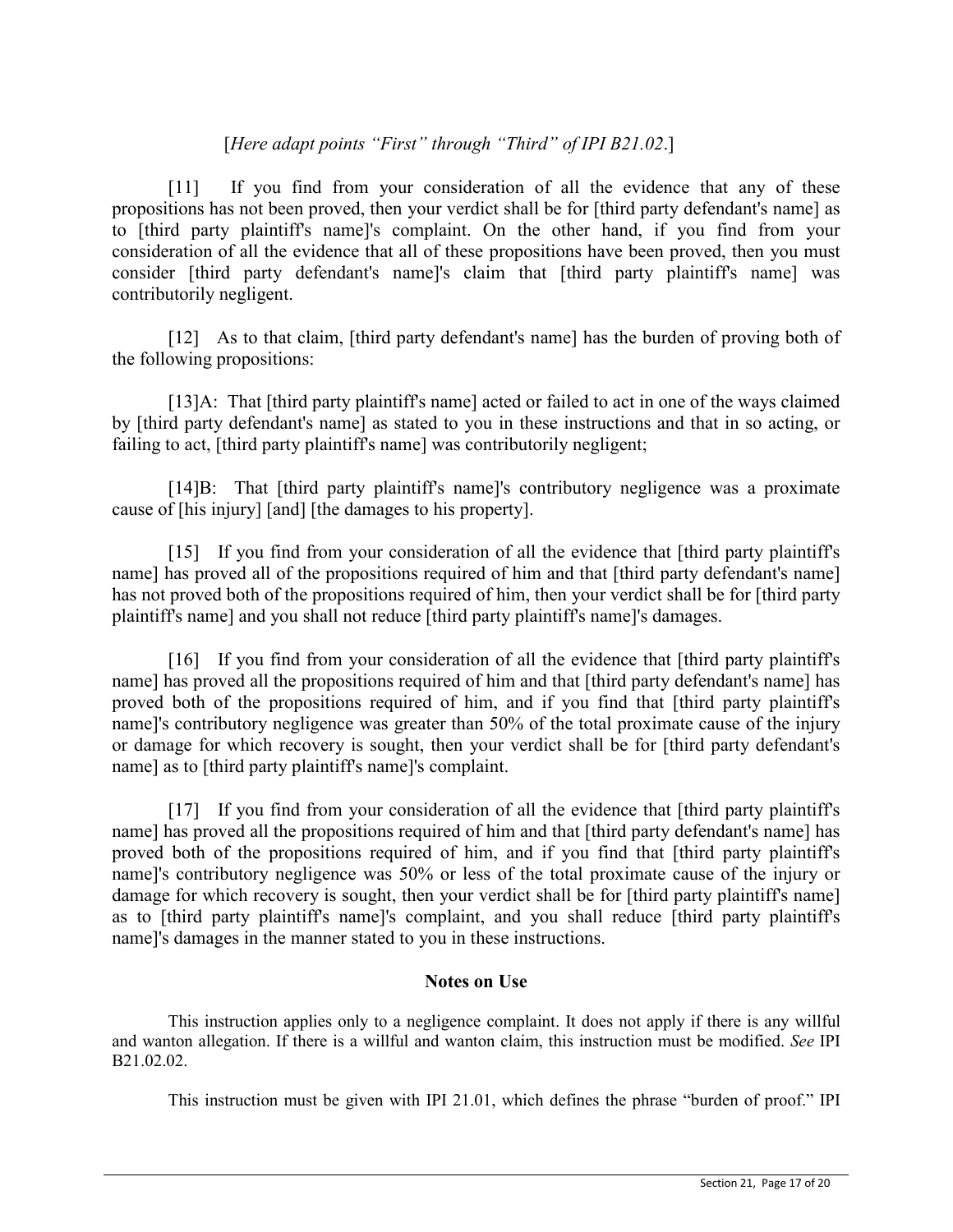B21.07 has been combined with this instruction, and therefore B21.07 should not be given when this instruction is used.

If the case involves not only a complaint and third party complaint, but also affirmative defenses or a counterclaim, this basic instruction must be modified.

In a wrongful death or survival action, substitute "decedent" or decedent's name in place of "plaintiff" whenever appropriate.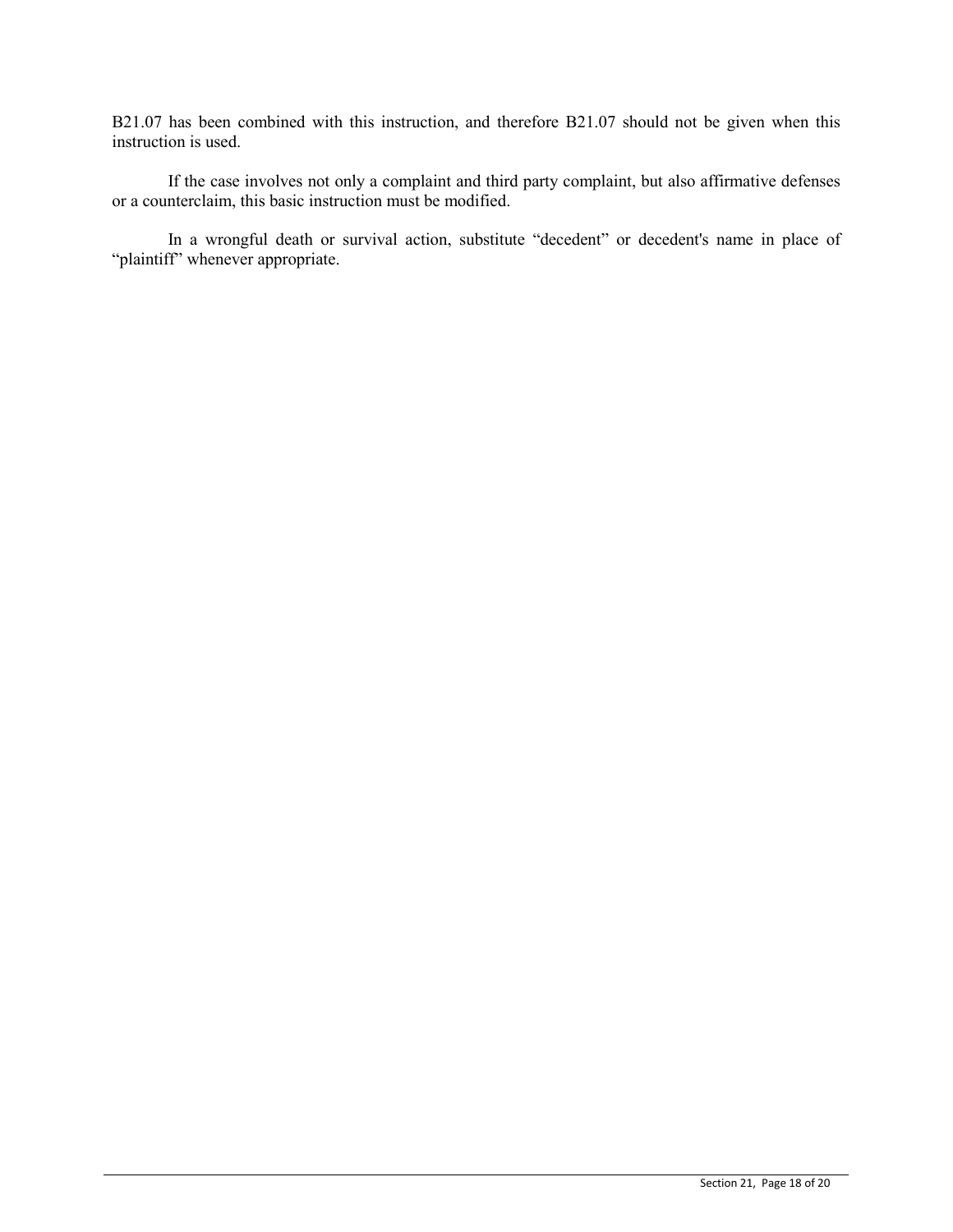#### **B21.07 Burden of Proof on the Issue of Contributory Negligence**

If you find in favor of the plaintiff and against [the defendant] [one or more defendants], you must then consider defendant's claim that the plaintiff was contributorily negligent.

As to that claim, the defendant has the burden of proving both of the following propositions:

A: That the plaintiff acted or failed to act in one of the ways claimed by the defendant as stated to you in these instructions and that in so acting, or failing to act, the plaintiff was negligent;

B:. That the plaintiff's negligence was a proximate cause of [his injury] [and] [the damage to his property].

If you find from your consideration of all the evidence that the plaintiff has proved all of the propositions required of him and that the defendant has not proved both of the propositions required of him, then your verdict shall be for the plaintiff and you shall not reduce the plaintiff's damages.

If you find from your consideration of all the evidence that the plaintiff has proved all of the propositions required of him and that the defendant has proved both of the propositions required of him, and if you find that the plaintiff's contributory negligence was greater than 50% of the total proximate cause of the injury or damage for which recovery is sought, then your verdict shall be for the defendant.

If you find from your consideration of all the evidence that the plaintiff has proved all of the propositions required of him and that the defendant has proved both of the propositions required of him, and if you find that the plaintiff's contributory negligence was 50% or less of the total proximate cause of the injury or damage for which recovery is sought, then your verdict shall be for the plaintiff and you shall reduce the plaintiff's damages in the manner stated to you in these instructions.

## **Notes on Use**

This instruction applies only to a negligence complaint. It does not apply if there is any willful and wanton allegation. In that case, use IPI B21.02.02.

This instruction has been carried forward from the previous edition and modified as required by P.A. 84-1431 effective for causes of action accruing on and after November 25, 1986. *See* 735 ILCS 5/2- 1107.1 (1994). However, this instruction will rarely be necessary, since it has been incorporated into the other burden of proof instructions above. It is included here for two reasons. First, it supersedes IPI 21.07, which is no longer accurate for cases based on causes of action accruing on and after November 25, 1986. In such cases IPI 21.07 should not be used. Second, it may be used in conjunction with a burden of proof instruction other than those suggested in this chapter in cases where such an instruction is proper. However, in those cases this instruction ordinarily should be incorporated into the burden of proof instruction to which it relates.